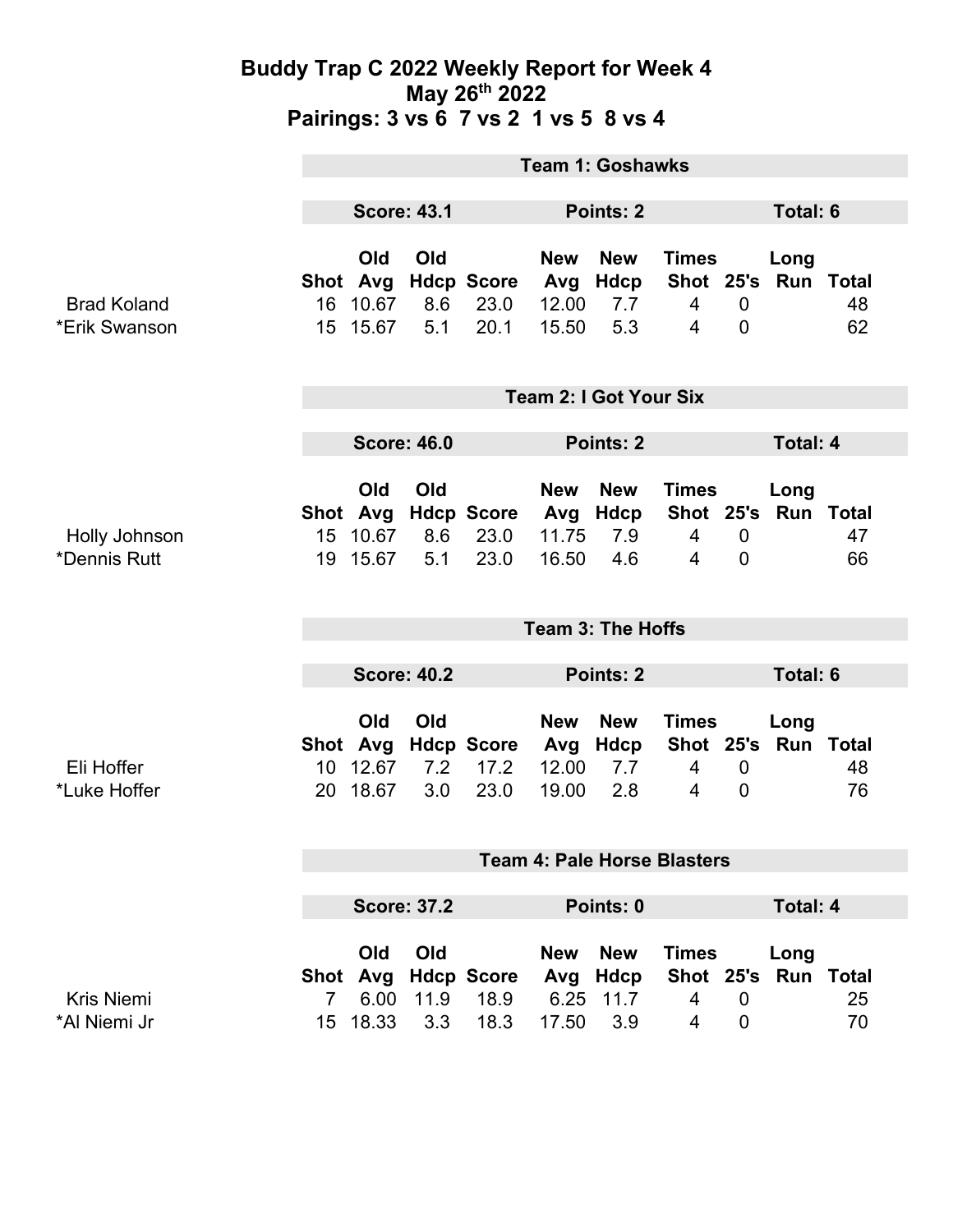### **Buddy Trap C 2022 Weekly Report for Week 4 May 26th 2022 Pairings: 3 vs 6 7 vs 2 1 vs 5 8 vs 4**

|                                        | <b>Team 5: Mormon Musketman</b>     |                                         |                   |                                   |                                     |                                      |                                                  |                                  |                             |          |  |
|----------------------------------------|-------------------------------------|-----------------------------------------|-------------------|-----------------------------------|-------------------------------------|--------------------------------------|--------------------------------------------------|----------------------------------|-----------------------------|----------|--|
|                                        | <b>Score: 40.2</b>                  |                                         |                   | Points: 0                         |                                     |                                      |                                                  | <b>Total: 4</b>                  |                             |          |  |
| *Joe Louiselle<br><b>Tom Louiselle</b> | 17 <sup>17</sup>                    | Old<br>Shot Avg<br>15.67<br>16 20.00    | Old<br>5.1<br>2.1 | <b>Hdcp Score</b><br>22.1<br>18.1 | <b>New</b><br>Avg<br>16.00<br>19.00 | <b>New</b><br>Hdcp<br>4.9<br>2.8     | <b>Times</b><br>$\overline{4}$<br>$\overline{4}$ | $\overline{0}$<br>$\overline{0}$ | Long<br>Shot 25's Run Total | 64<br>76 |  |
|                                        | Team 6: Eagle Eye Phillippi         |                                         |                   |                                   |                                     |                                      |                                                  |                                  |                             |          |  |
|                                        | <b>Score: 37.4</b>                  |                                         |                   |                                   | Points: 0                           |                                      |                                                  | <b>Total: 2</b>                  |                             |          |  |
| *DeEon Phillippi<br>Margaret Phillippi |                                     | Old<br>Shot Avg<br>12 14.00<br>14 15.67 | Old<br>6.3<br>5.1 | <b>Hdcp Score</b><br>18.3<br>19.1 | <b>New</b><br>13.50<br>15.25        | <b>New</b><br>Avg Hdcp<br>6.7<br>5.4 | <b>Times</b><br>$\overline{4}$<br>$\overline{4}$ | $\mathbf 0$<br>$\overline{0}$    | Long<br>Shot 25's Run Total | 54<br>61 |  |
|                                        | <b>Team 7: Pringlenators</b>        |                                         |                   |                                   |                                     |                                      |                                                  |                                  |                             |          |  |
|                                        | <b>Score: 41.6</b>                  |                                         |                   | Points: 0                         |                                     |                                      | <b>Total: 2</b>                                  |                                  |                             |          |  |
| Elijah Pringle<br>*Lori Pringle        | 17 <sup>1</sup><br>15 <sup>15</sup> | Old<br>Shot Avg<br>16.67<br>15.67       | Old<br>4.4<br>5.1 | <b>Hdcp Score</b><br>21.4<br>20.1 | <b>New</b><br>Avg<br>16.75<br>15.50 | <b>New</b><br>Hdcp<br>4.4<br>5.3     | <b>Times</b><br>4<br>4                           | $\boldsymbol{0}$<br>$\mathbf 0$  | Long<br>Shot 25's Run Total | 67<br>62 |  |
|                                        | Team 8: League average              |                                         |                   |                                   |                                     |                                      |                                                  |                                  |                             |          |  |
|                                        |                                     |                                         |                   |                                   |                                     |                                      |                                                  |                                  |                             |          |  |
|                                        | <b>Score: 40.8</b>                  |                                         |                   |                                   | <b>Points: 2</b>                    |                                      |                                                  |                                  | Total: 4                    |          |  |
|                                        |                                     | Old                                     | Old               | Shot Avg Hdcp Score               | <b>New</b>                          | <b>New</b><br>Avg Hdcp               | <b>Times</b><br>$\mathbf 0$                      | $\overline{0}$                   | Long<br>Shot 25's Run Total | 0        |  |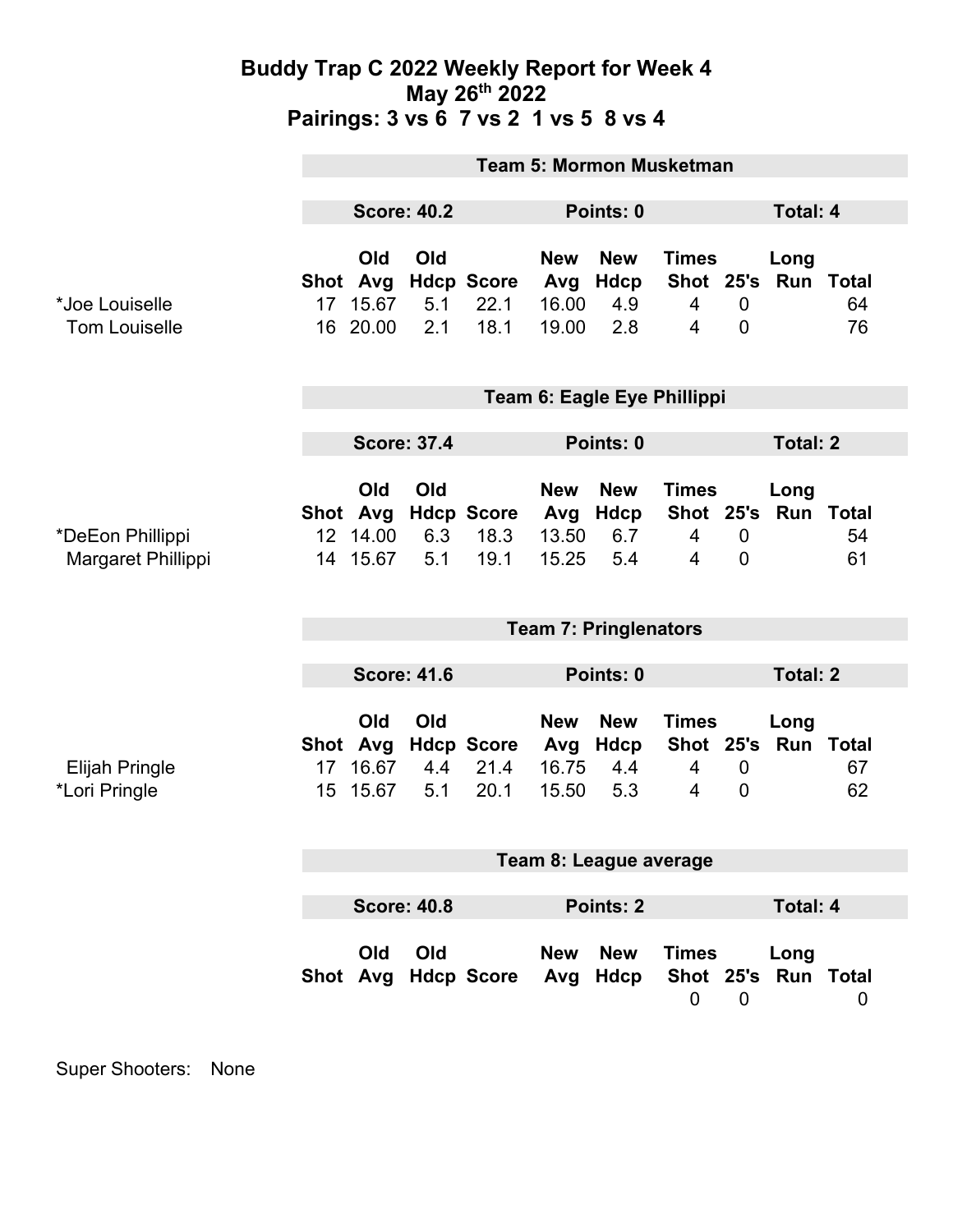## **Buddy Trap C 2022 Weekly Report for Week 4 May 26th 2022 Pairings: 3 vs 6 7 vs 2 1 vs 5 8 vs 4**

# **Buddy Trap C 2022 Team Standings through week 4**

| Team 3 | <b>The Hoffs</b>           | 6.0 |
|--------|----------------------------|-----|
| Team 1 | <b>Goshawks</b>            | 6.0 |
| Team 8 | League average             | 4.0 |
| Team 5 | <b>Mormon Musketman</b>    | 4.0 |
| Team 4 | <b>Pale Horse Blasters</b> | 4.0 |
| Team 2 | I Got Your Six             | 4.0 |
| Team 7 | <b>Pringlenators</b>       | 2.0 |
| Team 6 | <b>Eagle Eye Phillippi</b> | 2.0 |
|        |                            |     |